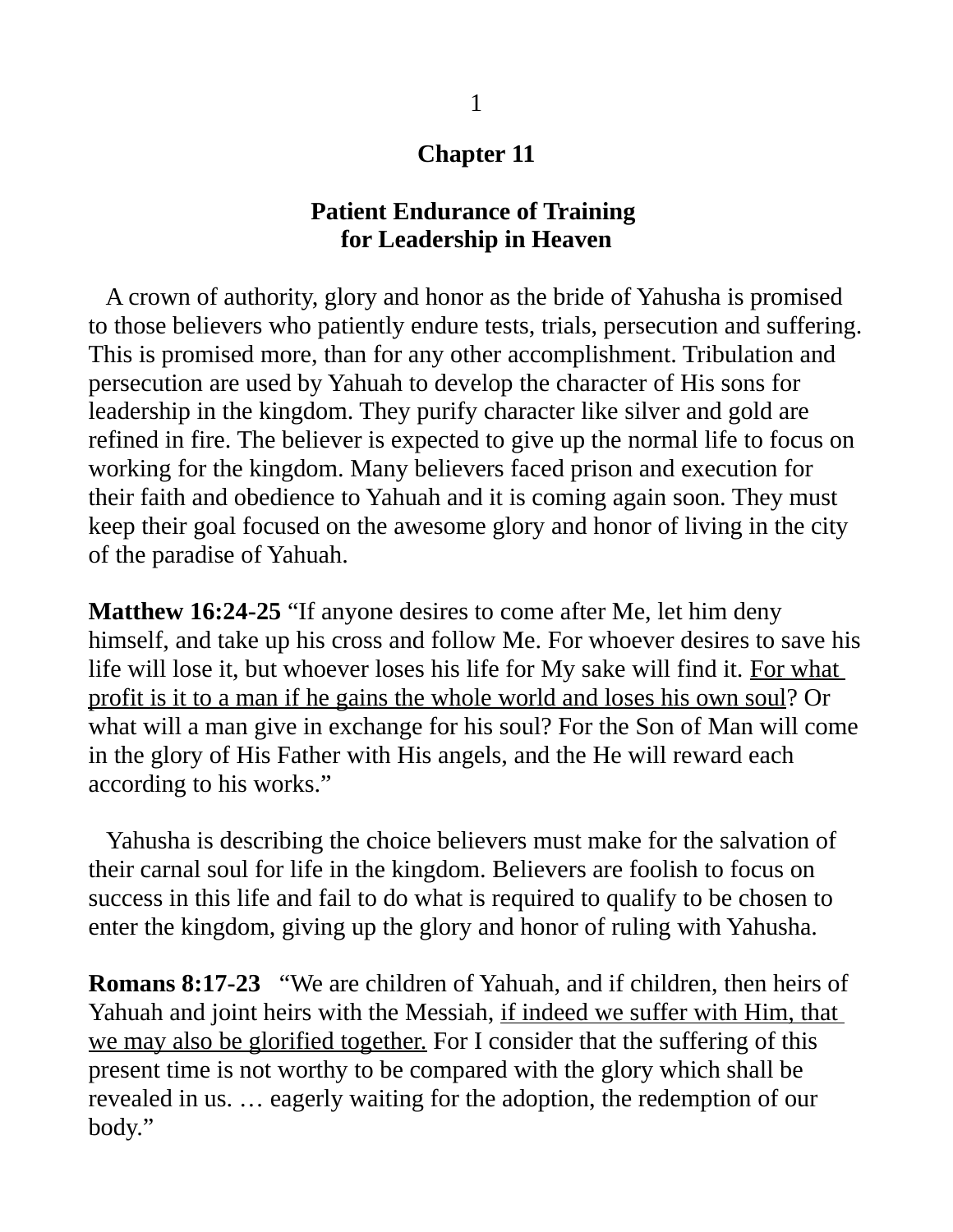**2 Corinthians 4:16-18** "Therefore we do not lose heart. Even though our outward man is perishing, yet the inward man is being renewed day by day. For our light affliction, which is but for a moment, is working for us a far more exceeding and eternal weight of glory. ... For the things which are seen are temporary, but the things which are not seen are eternal."

 A wealthy man would give everything he has to enter the kingdom of heaven, if he realized that he is giving up awesome eternal glory for temporary success, that will soon be left behind. Believers should focus on obedience, good works, patient endurance and fruitfulness for the kingdom, which are necessary to develop character for leadership in the kingdom.

**2 Thessalonians 1:3-5** "We ourselves boast of you among the believers of Yahuah, for your patience and faith in all your persecutions and tribulations that you endure, which is manifest evidence of the righteous judgment of Yahuah, that you may be counted worthy of the kingdom of Yahuah, for which you also suffer;"

**1 Peter 1:4-9** "to an inheritance … reserved in heaven for you … you have been grieved by various trials, that the genuineness of your faith, being much more precious than gold that perishes, though it is tested by fire, may be found to praise, honor, and glory at the revelation of Yahusha, the Messiah, … you rejoice with joy inexpressible and full of glory, receiving the end of your faith – the salvation of your soul."

**1 Peter 2:19-21** "For this is commendable, if because of conscience toward Yahuah one suffers grief, suffering wrongfully. … when you do good and suffer, if you take it patiently, this is commendable before Yahuah. For this you were called because Yahusha also suffered for us, leaving us an example, that you should follow in His steps;"

**Revelation 2:10,11** "Do not fear any of those things which you are about to suffer. Indeed, the devil is about to throw some of you in prison that you may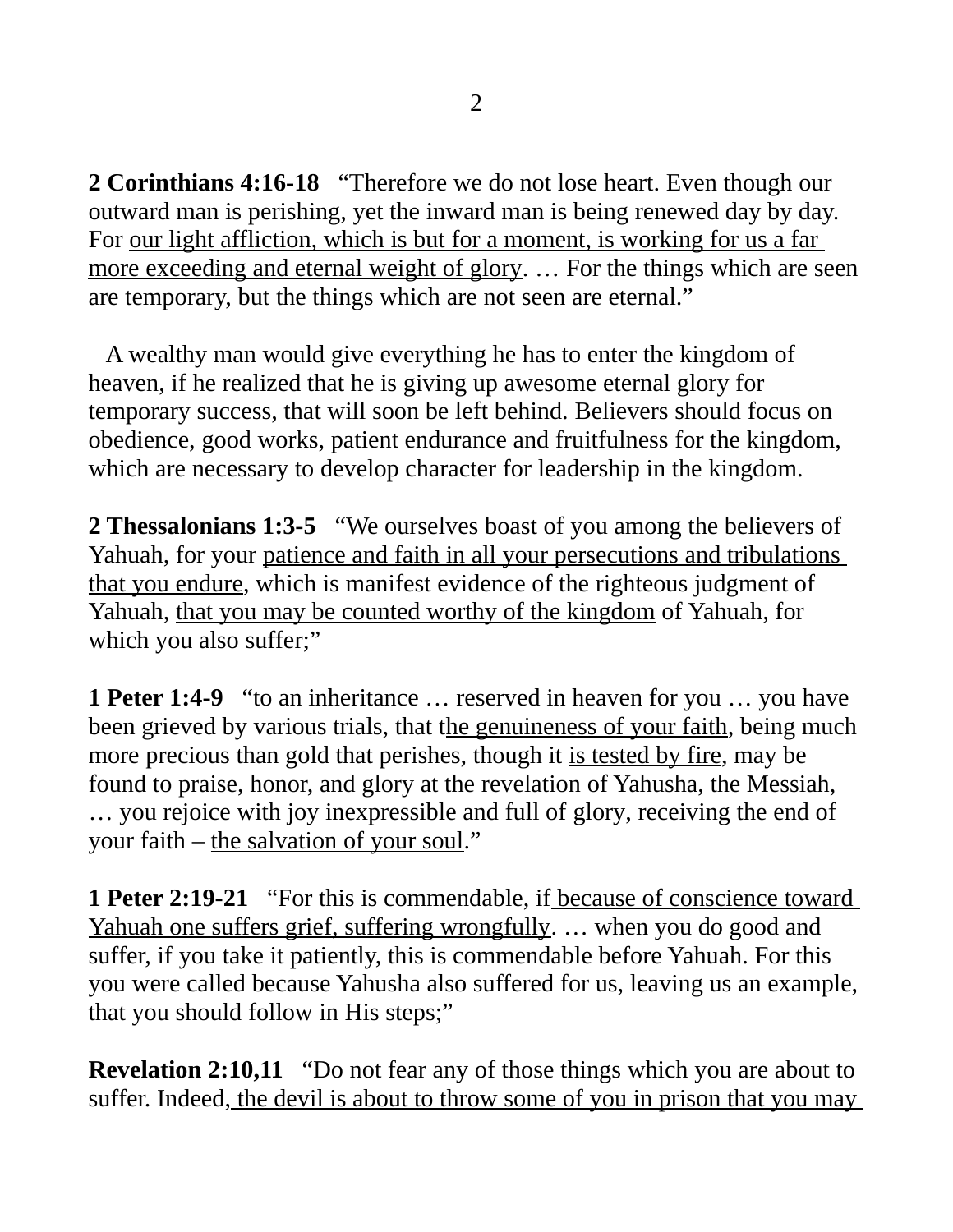be tested, and you will have tribulation ten days. Be faithful until death, and  $I$ will give you the crown of life."

 Yahusha warned His disciples that they would be hated by the world, persecuted and killed, because the world hates Yahuah's laws. The struggle is actually with spiritual wickedness in heavenly places. Satan does not want believers to take away his authority over the world. Satan has been very successful disqualifying believers for leadership with disobedience and unbelief. He also kills believers who preach the word of the kingdom. Consequently, many are called but few qualify to be chosen.

**Matthew 24:9-14** "Then they will deliver you up to tribulation and kill you and you will be hated by all nations for My name's sake. And many will be offended, will betray one another, and hate one another. Then many false prophets will rise up and deceive many. And because lawlessness will abound, the love of many will grow cold. But he who endures to the end will be saved. And this gospel of the kingdom will be preached in all the world … then the end will come."

 Most believers today are taught that they are not required to obey the laws of Yahuah. Consequently they are adopting the lawlessness of the world; in sexual immorality, abortion, and ignoring sabbaths, holy days and the name of Yahuah. Consequently believers who preach obedience will be persecuted for social justice. They will lose their jobs and businesses and be persecuted by the government. Satan will make war with those who keep the commandments. For thousands of years he has made obedience to Yahuah's laws punishable by death<sup>[1](#page-2-0)</sup>. He is about to do it again<sup>[2](#page-2-1)</sup>.

**John 17:14,15** "These things I have spoken to you, that in Me you may have peace. In the world you will have tribulation: but be of good cheer, I have overcome the world."

<span id="page-2-0"></span><sup>1</sup> Daniel Joseph, Corner Fringe Ministries, Hebrews Part 38, Persecution: <https://www.youtube.com/watch?v=uYyREznhIU8>

<span id="page-2-1"></span><sup>2</sup> Daniel Joseph, Four Horseman of the Apocalypse, Part 10, Current Events: <https://vimeo.com/444348277>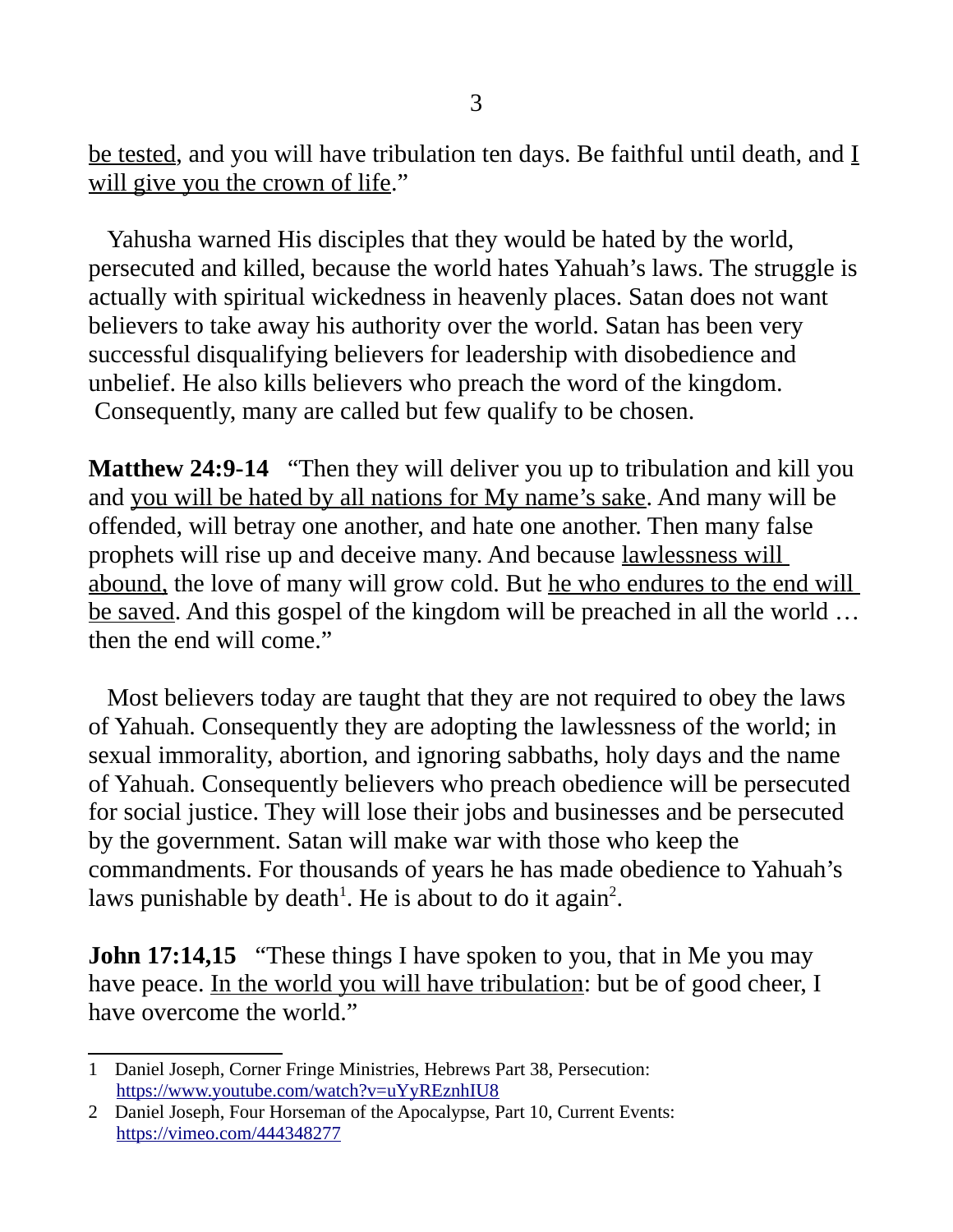**Acts 14:22** "strengthening the souls of the disciples, exhorting them to continue in the faith, and saying, 'We must through many tribulations enter the kingdom of Yahuah.' "

 Believers have spiritual authority over the forces of evil, so they can be patient in tribulation, knowing that they can overcome spiritual forces with their faith in Yahuah's word and receiving answers to their prayers. Praying in the spirit will fill the believer with joy.

**Ephesians 6:10-18** "Finally my brethren, be strong in Yahuah and in the power of His might. Put on the whole armor of Yahuah that you may be able to stand against the wiles of the devil. For we do not wrestle against flesh and blood, but against principalities, against powers, against the rulers of the darkness of this age, against spiritual hosts of wickedness in heavenly places."

 Therefore take up the whole armor of Yahuah, that you may be able to withstand in the evil day, and having done all to stand. Stand therefore ... with truth ... righteousness ... peace ... faith ... salvation ... and the word of Yahuah; praying always with all prayer and supplication in the spirit."

**Philippians 4:4-7** "Rejoice in Yahuah always. Again I say rejoice! Let your gentleness be known to all men. Yahuah is at hand. Be anxious for nothing, but in everything by prayer and supplication, with thanksgiving, let your requests be made known to Yahuah; and the peace of Yahuah, which passes all understanding, will guard your hearts and minds through the Messiah Yahusha."

 If believers resist the spiritual forces with the name of Yahusha, they will flee. They can resist tribulation, persecution and suffering with their authority. They can heal sicknesses, cast out demons, pray for financial resources and success in everything they set their hand to. Their faith in the name of Yahusha will give them victory over the devil.

**2 Timothy 1:7-12** "For Yahuah has not given us a spirit of fear, but of love, and of power and of a sound mind. Therefore do not be ashamed of the